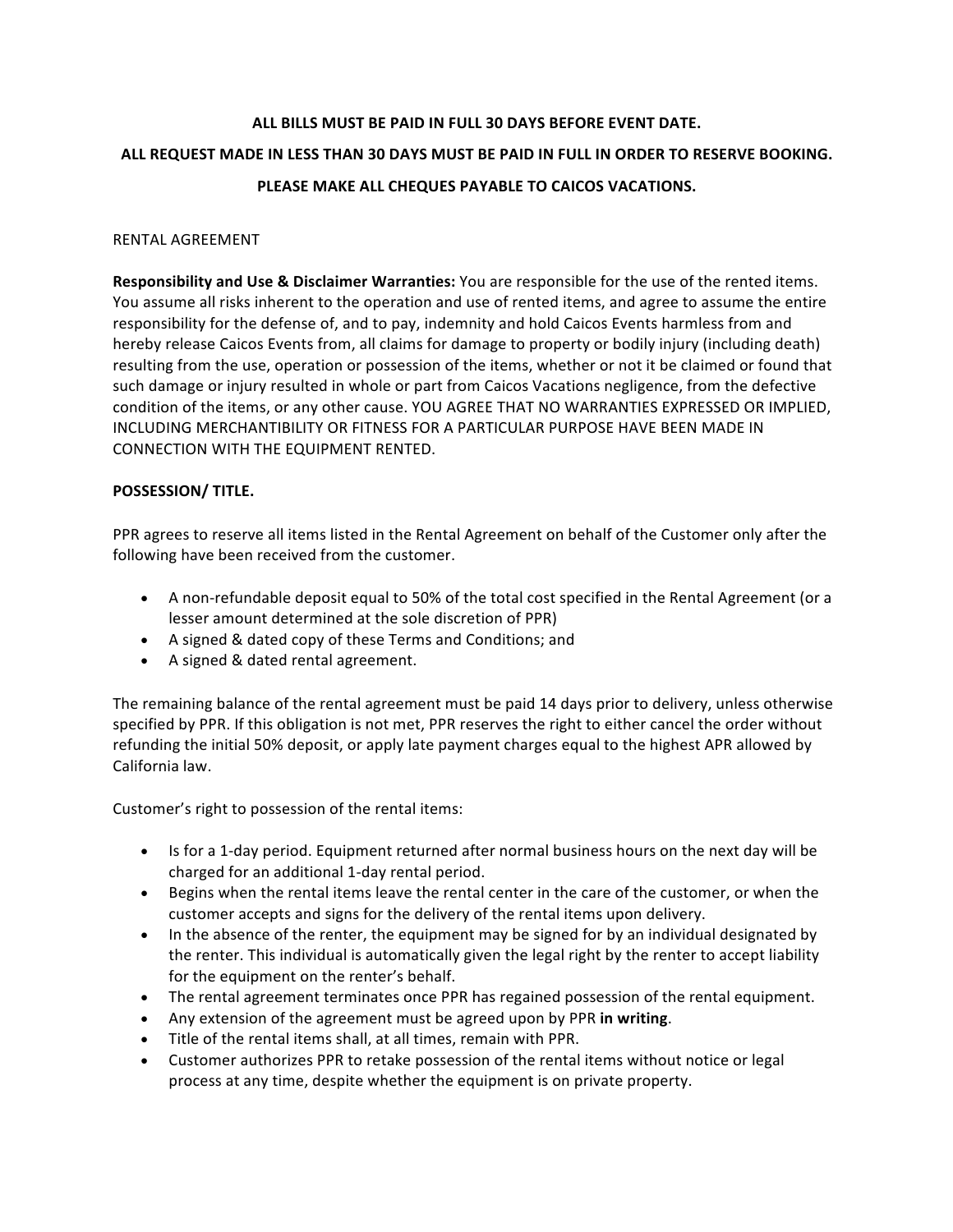**Equipment Failure:** You agree to immediately discontinue the use of rented items should it at any time become unsafe or in a state of disrepair, and will immediately (one hour or less) notify Caicos Vacations of the facts. Caicos Vacations agrees at our discretion to make the items operable in a reasonable time, or provide like items if available, or make a like item available at another time, or adjust rental charges, This provision does not relieve renter from obligations of contract. In all events Caicos Vacations shall not be responsible for injury or damage resulting in failure or defect of rented item.

**Use of Equipment:** Renter agrees & covenants to be satisfied with the instruction and condition of equipment rented and the proper and safe use equipment, or that renter is so familiar and conveyed to Caicos Vacations. Renter further agrees that the items will only be used at the address listed on contract, and only for the purpose for which it was intended and manufactured. Subleasing or improper use is prohibited. Renter agrees they have read all instruction manuals, operating instructions, and warnings related to rented items

**Equipment Responsibility:** Renter is responsible for equipment from time of possession to time of return. Renter assumes the entire risk of loss, regardless of cause. If items are lost, stolen, damaged, renter will assume cost of replacement or repair, including labor costs. **Renter shall pay a reasonable** cleaning charge for rented items returned dirty.

**Time of Return:** Renter's right of possession terminates upon the expiration of rental period set forth on the contract. Time is of the essence in this contract. Any extension must be agreed upon in writing.

Late Returns : Renter shall return rented items to Above All Party Rentals during regular business hours, promptly upon. or prior to expiration of rental period. If renter does not timely return, the rental rate shall continue until items are returned.

**Payment: Prices are for one (1) day rental of equipment.** Long term rentals are negotiable and prices will be adjusted accordingly. Renter shall pay all charges payable on this contract in advance, provided however that all forgoing shall not limit the amount of payable by renter hereunder and all additional amounts hereunder shall be paid immediately as such costs are incurred. Renter shall pay all reasonable costs of collections, court, and attorney fees. If rental charges are not paid within (10) days of the due date, Above All Party Rentals at our discretion may re-calculate rental charges on a daily basis. Renter shall pay in addition to any other amounts payable hereunder, a service charge 2.0 per month on all past due accounts.

Deposit: Renter shall pay a 50% non-refundable deposit at time of reservation unless otherwise **discussed with a Caicos Vacations officer.** The fee is 50% of the original rental order including delivery/pickup charges. Full payment is due fourteen (14) days prior to rental period. Deposit will be forfeited if reservation is canceled at any time. If no deposit was taken, and customer agreed to terms of this contract, customer is still responsible for a 25% cancellation fee. If reservation is canceled within 5 days prior to scheduled "time and date out", renter will be charged a 75% cancellation/restocking fee of the original rental order.

Cancellation due to inclement weather must be made no later than 24 hours prior to the starting time of the event. Once our trucks are in route to the event, full payment is due rain or shine. We do our best to accommodate our clients if activities are postponed due to rain, but once we are at the event, full payment is due.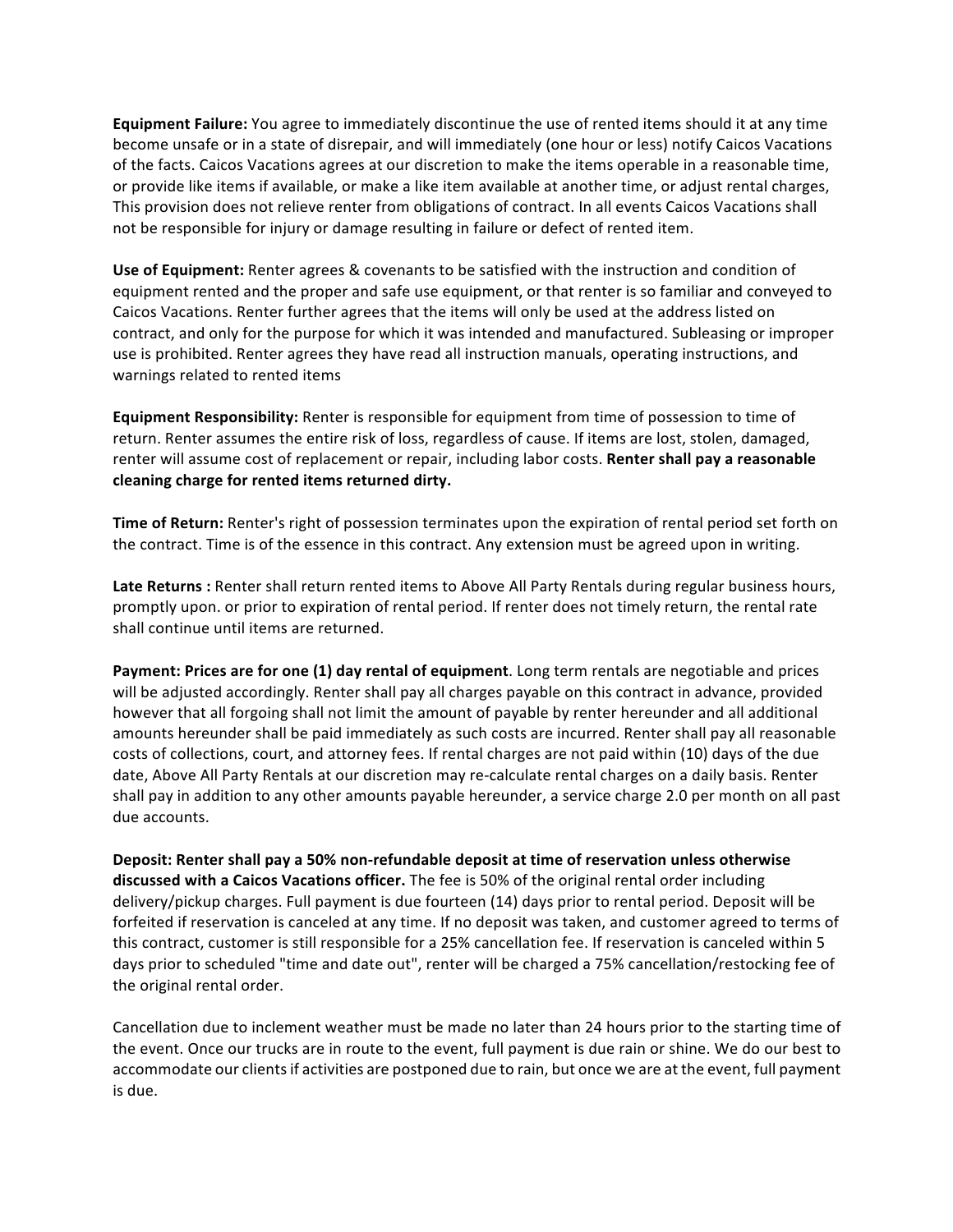Additional charges: In addition to other charges and cost provided herein, renter shall pay charges in accordance with company rates then in effect for the following services. Delivery and/or Pick up to any location other than level ground. Set up of tables and chairs. Delivery and Pickup after business hours, Saturdays, Sundays, and Holidays. Packaging materials not returned. Service calls. Site survey and preparation. 

**Delivery & Pickup:** Renter shall clean and repackage (in original packaging) the rented items and if Caicos Events agrees to pick up the item, renter shall make it available to Caicos Events for pick up at a mutually agreed and convenient accessible location. Delivery and pickup shall be at the convenience of, and at the time designated by Caicos Events. Renter agrees to pay a service charge for each extra delivery or pickup call required by Caicos Events. Renter shall make its personnel available at the time designed for pickup, to assist, and pickup of all items.

## **DELIVERY CHARGES.**

- Minimum delivery charges are based on 1-4 hour delivery windows with same-day pickups. Non same-day and/or late evening pickups can be arranged for additional charges.
- Customers must be present for their entire delivery window. Caicos Events will grant a 15 minute waiting period, after which the customer will be charged for waiting time up to \$120.00 per hour billed in 5 minute increments.
- Caicos Events offers setup/breakdown services of equipment for additional charges.
- "Curbside delivery," is defined as:
- Delivery to a ground level location on a flat, hard surface, within twenty five (25) feet of the nearest loading area with no steps or obstructions.
- Caicos Events will stack items neatly and securely with reasonable access for the Customer;
- All equipment must be re-stacked and made ready for pick up by the Customer in same manner in which it was delivered;
- There will be a minimum two hour window for both delivery and pickup (unless otherwise arranged in writing with PPR).

Caicos Events may assess additional charges at a rate of up to \$120 per hour when delivery conditions cause Caicos Events to incur additional labor costs, including, but not limited to:

- Deliveries impeded by stairs, elevators, steep or uneven surfaces, standing water, mud, or soft surfaces like sand loose gravel;
- Deliveries that involve waiting times of more than 15 minutes;
- Customer requires a precise (to within 15 minutes) delivery or pickup time;
- Last-minute or rush deliveries or pickups; and/or
- Inaccurate delivery locations or directions supplied by the Customer.
- Chairs and tables can be set up and arranged to the Customer's predetermined specification for a charge. Setup is mandatory, and carries separate setup charges, for some items, such as: Chiavari chairs, dance floors, stages and canopies. If setup is requested, then Caicos Events will perform one (1) setup. After the initial setup is completed, then Caicos Events may opt to apply the aforementioned excessive labor charges, or they may opt to leave the premises without performing additional labor.
- If the renter is not available, then Caicos Events may opt to either setup in a manner deemed appropriate by our staff, or we may opt to leave the equipment curbside. In such instances, no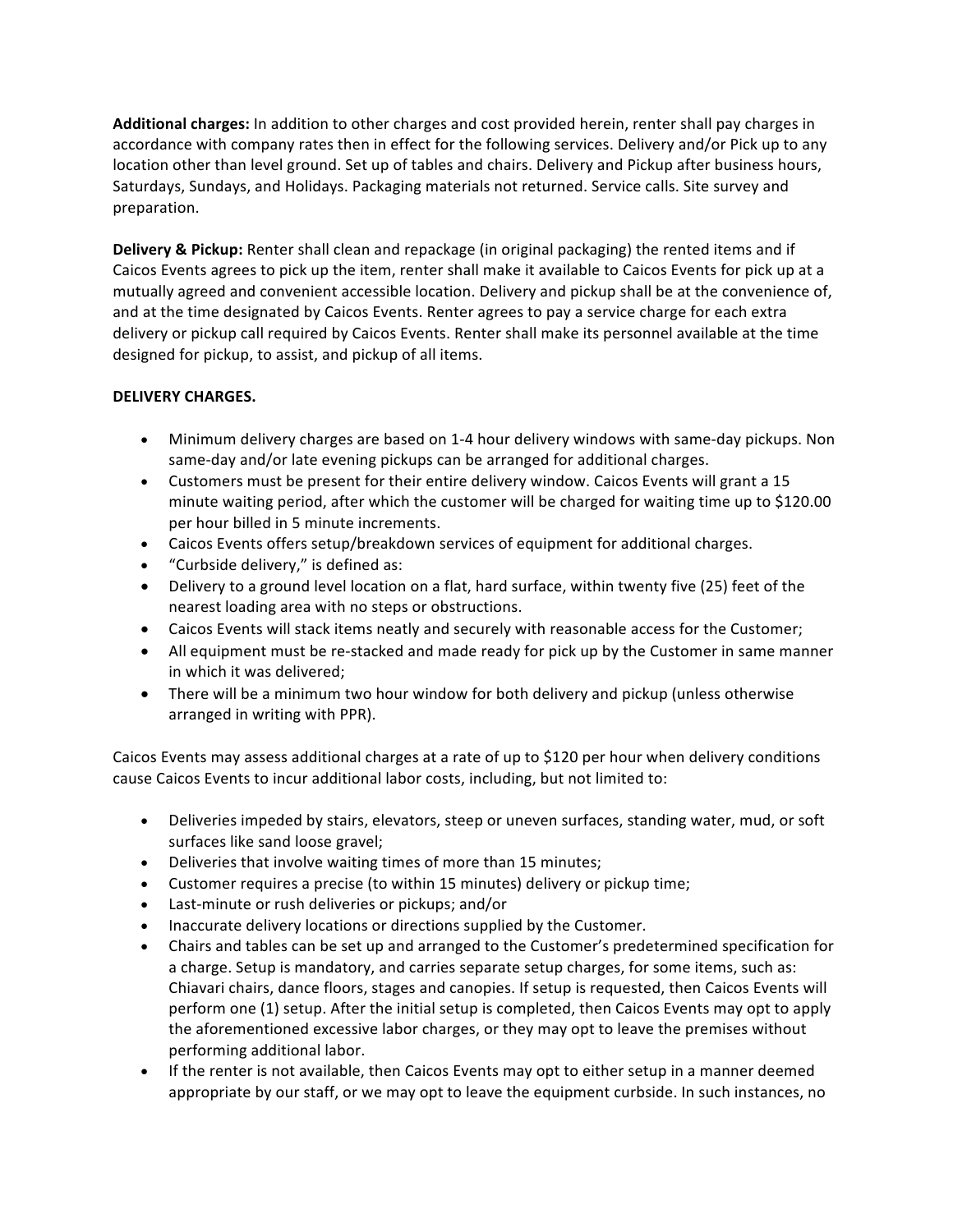refunds will be given, and the customer accepts liability for any losses and damages that may happen to equipment left unsupervised for any reason, including acts of God.

**Care of Equipment:** In addition to its other obligations hereunder, Renter shall: Pay a reasonable cleaning charge for items returned dirty. Tables and chairs must be knocked down, stacked and ready for pickup. All silverware, glassware, etc. have food wiped off and repacked in the containers they were delivered in. Linens should be refuse free and dried to prevent staining and mildew. Charges will be assessed for missing, broken or damaged items, as well as linens, which are lost, torn, damaged with wax, burned or soiled beyond cleaning. If items do not meet the above conditions, charges will be taken out of the security deposit or the full replacement value will be charged in addition to the rental charge incurred for usage. Protect the rented items from weather damage, breakage, unauthorized or improper use, theft or loss while in possession of renter.

**Insurance:** Renter shall maintain, at renter's expense, liability, property and casualty insurance coverage in amount sufficient to fully protect Caicos Events and its equipment against any and all claims, loss, or damage. In the event of loss or damage, you shall exercise, and shall empower us to exercise all your rights to obtain recovery under insurance and shall cooperate with Above Caicos Events to obtain recovery. All insurance proceeds should be given or assigned to Caicos Events ]..

**Site Preparation:** Renter agrees to have site cleaned and ready for delivery and installation or dismantled for pickup or the equipment, and also agrees to pay any additional charges for any delay incurred along with any labor charges resulting in renter's failure to do so. These services are available for an additional fee, at the client's discretion.

**Permits & Licenses:** Renter agrees prior to any installation of rental equipment including tents, to obtain at renter's expense, any and all necessary permits and licenses and other consents.

**Subsurface Conditions:** Renter agrees to obtain any locating of underground utilities before delivery of rented items. Renter also agrees to reimburse Caicos Events for any additional costs incurred as a result of undisclosed or subsurface conditions. Caicos Events is NOT responsible for any damage to underground sprinkler systems during tent and/or inflatable installations. It is the customer's responsibility to provide Caicos Events with a sprinkler line layout to decrease the risk of damage to a sprinkler line. However, even with a line layout there are no guarantees.

Hold Harmless Agreement: Renter agrees all risk, and agrees to hold Caicos Events and any of its staff harmless from and against any and all claims, losses, liabilities, and damage, and all costs and expenses arising directly and indirectly at or relating to; The delivery, loading, unloading, erection, installation, dismantling, and use of rented equipment. Contact of underground utilities, pipes, or any condition on renter's property. All necessary surface repairs. Any injury or damage during the use of rented equipment including inflatables, dunk tanks, and any interactive games.

**Damage Waiver:** If you agree to the damage waiver charge as specified, subject to the limitations and exclusions below, Caicos Events agrees to modify the terms of this contract and relieve you of liability for accidental damage to the rented item(s) on this contract, and for loss due to fire, collision, windstorm, upset, riot. We exclude from this waiver, however, any loss or damage due to theft, misuse or abuse, by conversion, intentional damage, mysterious disappearance or other loss due to your failure to care for the rented item(s).